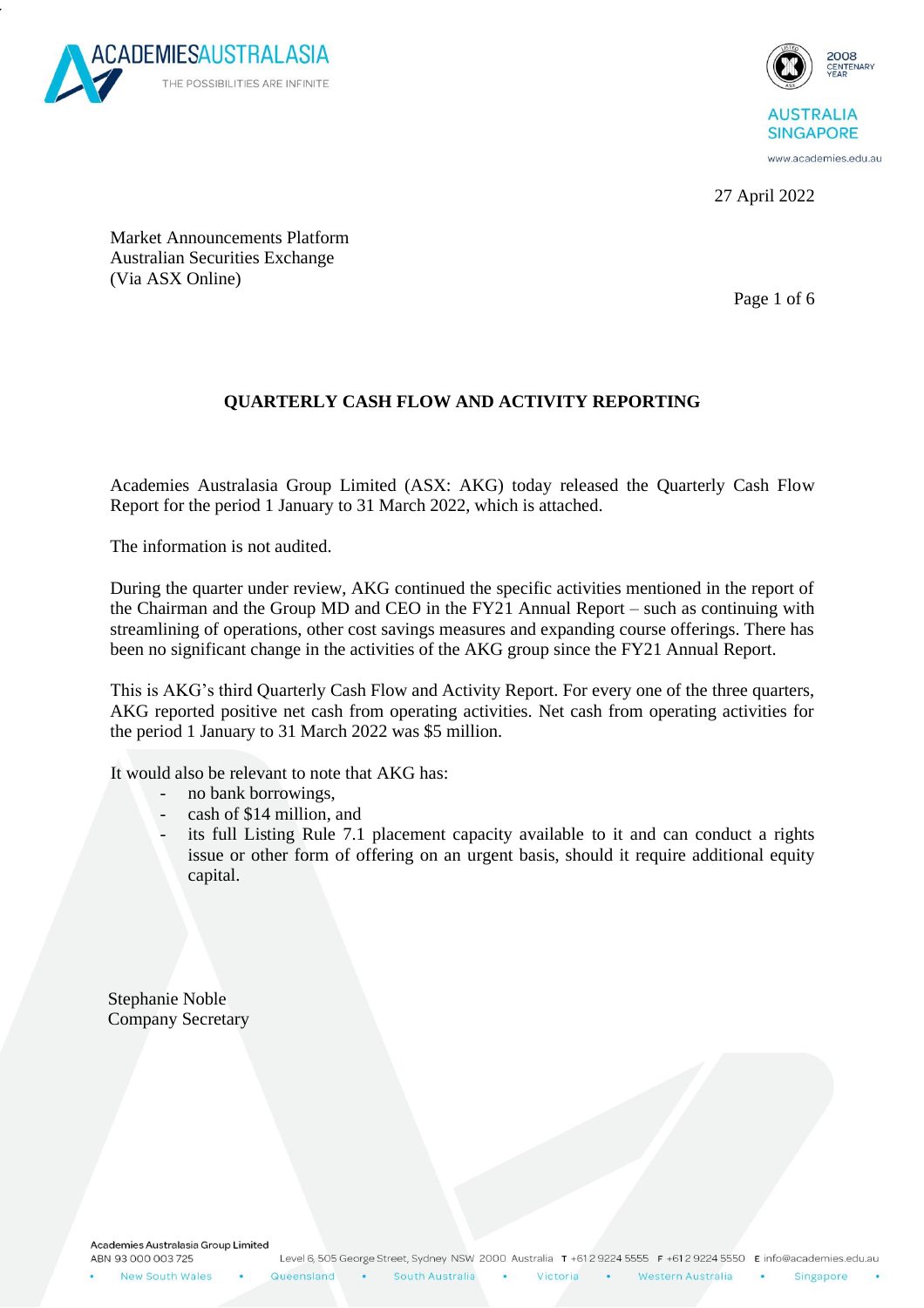# **Appendix 4C**

# **Quarterly cash flow report for entities subject to Listing Rule 4.7B**

| <b>Name of entity</b>               |                                   |
|-------------------------------------|-----------------------------------|
| ACADEMIES AUSTRALASIA GROUP LIMITED |                                   |
| ABN                                 | Quarter ended ("current quarter") |

| na nan nan <del>i</del> r |  |
|---------------------------|--|

| 93 000 003 725 |  | 31 MARCH 2022 |
|----------------|--|---------------|
|----------------|--|---------------|

|     | <b>Consolidated statement of cash flows</b>         | <b>Current quarter</b><br>\$A'000 | Year to date (9)<br>months)<br>\$A'000 |
|-----|-----------------------------------------------------|-----------------------------------|----------------------------------------|
| 1.  | Cash flows from operating activities                |                                   |                                        |
| 1.1 | Receipts from customers                             | 12,542                            | 30,415                                 |
| 1.2 | Payments for                                        |                                   |                                        |
|     | research and development<br>(a)                     |                                   |                                        |
|     | product manufacturing and operating<br>(b)<br>costs |                                   |                                        |
|     | advertising and marketing<br>(C)                    | (16)                              | (67)                                   |
|     | leased assets<br>(d)                                |                                   |                                        |
|     | staff costs<br>(e)                                  | (4,713)                           | (15, 715)                              |
|     | (f)<br>administration and corporate costs           | (2,350)                           | (8, 339)                               |
| 1.3 | Dividends received (see note 3)                     |                                   |                                        |
| 1.4 | Interest received                                   |                                   | 3                                      |
| 1.5 | Interest and other costs of finance paid            | (355)                             | (1, 135)                               |
| 1.6 | Income taxes paid                                   | (111)                             | 95                                     |
| 1.7 | Government grants and tax incentives                |                                   | 766                                    |
| 1.8 | Other                                               |                                   |                                        |
| 1.9 | Net cash from / (used in) operating<br>activities   | 4,997                             | 6,023                                  |

| 2.  |     | Cash flows from investing activities |       |       |
|-----|-----|--------------------------------------|-------|-------|
| 2.1 |     | Payments to acquire or for:          |       |       |
|     | (a) | entities                             | ۰     | (328) |
|     | (b) | businesses                           |       |       |
|     | (c) | property, plant and equipment        | (182) | (309) |
|     | (d) | investments                          |       |       |
|     | (e) | intellectual property                |       |       |
|     | (f) | other non-current assets             | (80)  | 225   |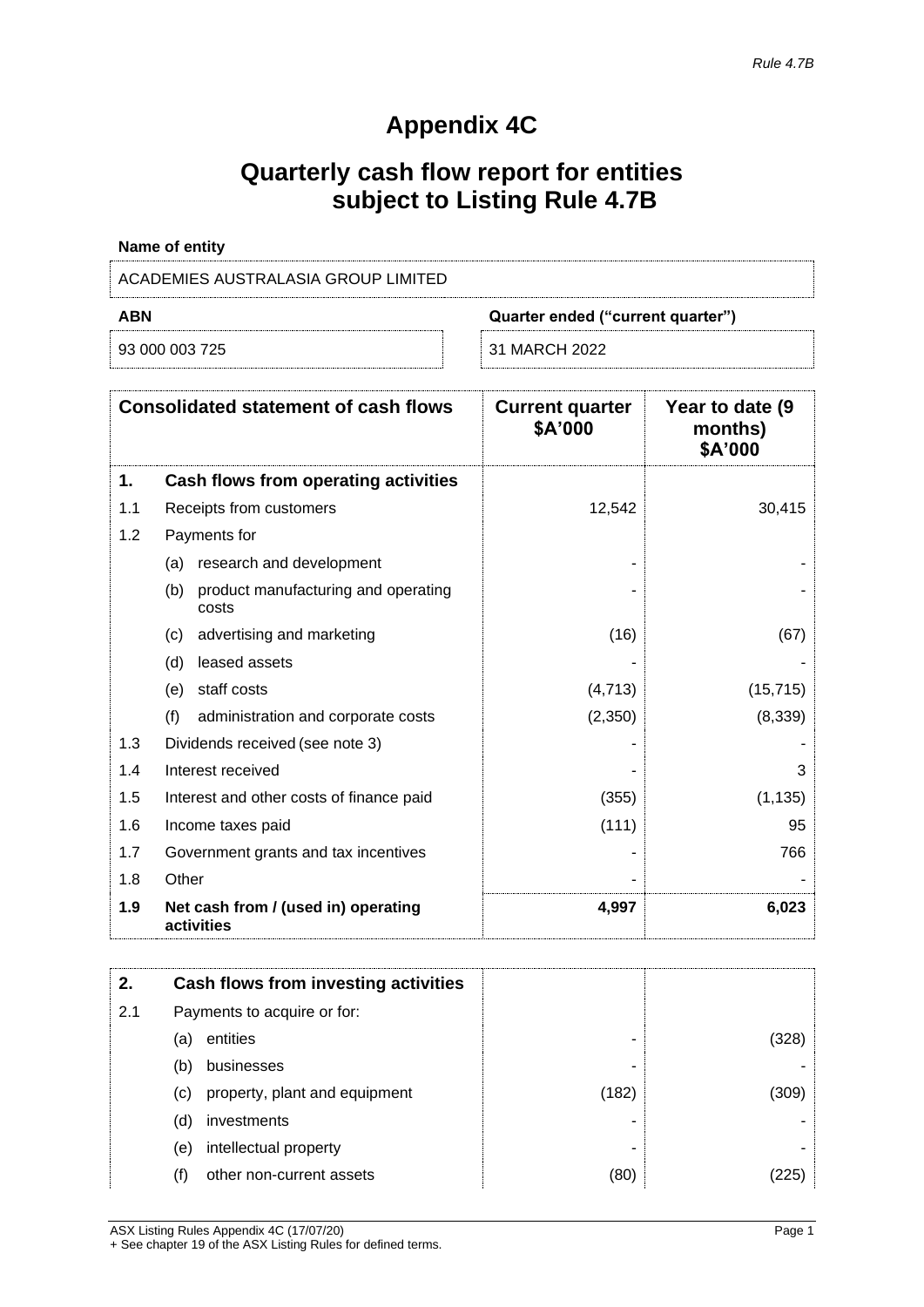|     | <b>Consolidated statement of cash flows</b>       | <b>Current quarter</b><br>\$A'000 | Year to date (9<br>months)<br>\$A'000 |
|-----|---------------------------------------------------|-----------------------------------|---------------------------------------|
| 2.2 | Proceeds from disposal of:                        |                                   |                                       |
|     | entities<br>(a)                                   |                                   |                                       |
|     | (b)<br>businesses                                 |                                   |                                       |
|     | property, plant and equipment<br>(c)              |                                   |                                       |
|     | (d)<br>investments                                |                                   |                                       |
|     | intellectual property<br>(e)                      |                                   |                                       |
|     | (f)<br>other non-current assets                   |                                   |                                       |
| 2.3 | Cash flows from loans to other entities           |                                   |                                       |
| 2.4 | Dividends received (see note 3)                   |                                   |                                       |
| 2.5 | Other (provide details if material)               |                                   |                                       |
| 2.6 | Net cash from / (used in) investing<br>activities | (262)                             | (862)                                 |

| 3.   | Cash flows from financing activities                                                          |         |          |
|------|-----------------------------------------------------------------------------------------------|---------|----------|
| 3.1  | Proceeds from issues of equity securities<br>(excluding convertible debt securities)          |         |          |
| 3.2  | Proceeds from issue of convertible debt<br>securities                                         |         |          |
| 3.3  | Proceeds from exercise of options                                                             |         |          |
| 3.4  | Transaction costs related to issues of<br>equity securities or convertible debt<br>securities |         |          |
| 3.5  | Proceeds from borrowings                                                                      |         |          |
| 3.6  | Repayment of borrowings                                                                       |         |          |
| 3.7  | Transaction costs related to loans and<br>borrowings                                          |         |          |
| 3.8  | Dividends paid                                                                                |         | (68)     |
| 3.9  | Other (lease payments)                                                                        | (1,020) | (3,777)  |
| 3.10 | Net cash from / (used in) financing<br>activities                                             | (1,020) | (3, 845) |

|     | Net increase / (decrease) in cash and<br>cash equivalents for the period |       |        |
|-----|--------------------------------------------------------------------------|-------|--------|
| 4.1 | Cash and cash equivalents at beginning of<br>period                      | 9,972 | 12,371 |
| 4.2 | Net cash from / (used in) operating<br>activities (item 1.9 above)       | 4.997 | 6,023  |
| 4.3 | Net cash from / (used in) investing activities<br>(item 2.6 above)       | (262) | (862   |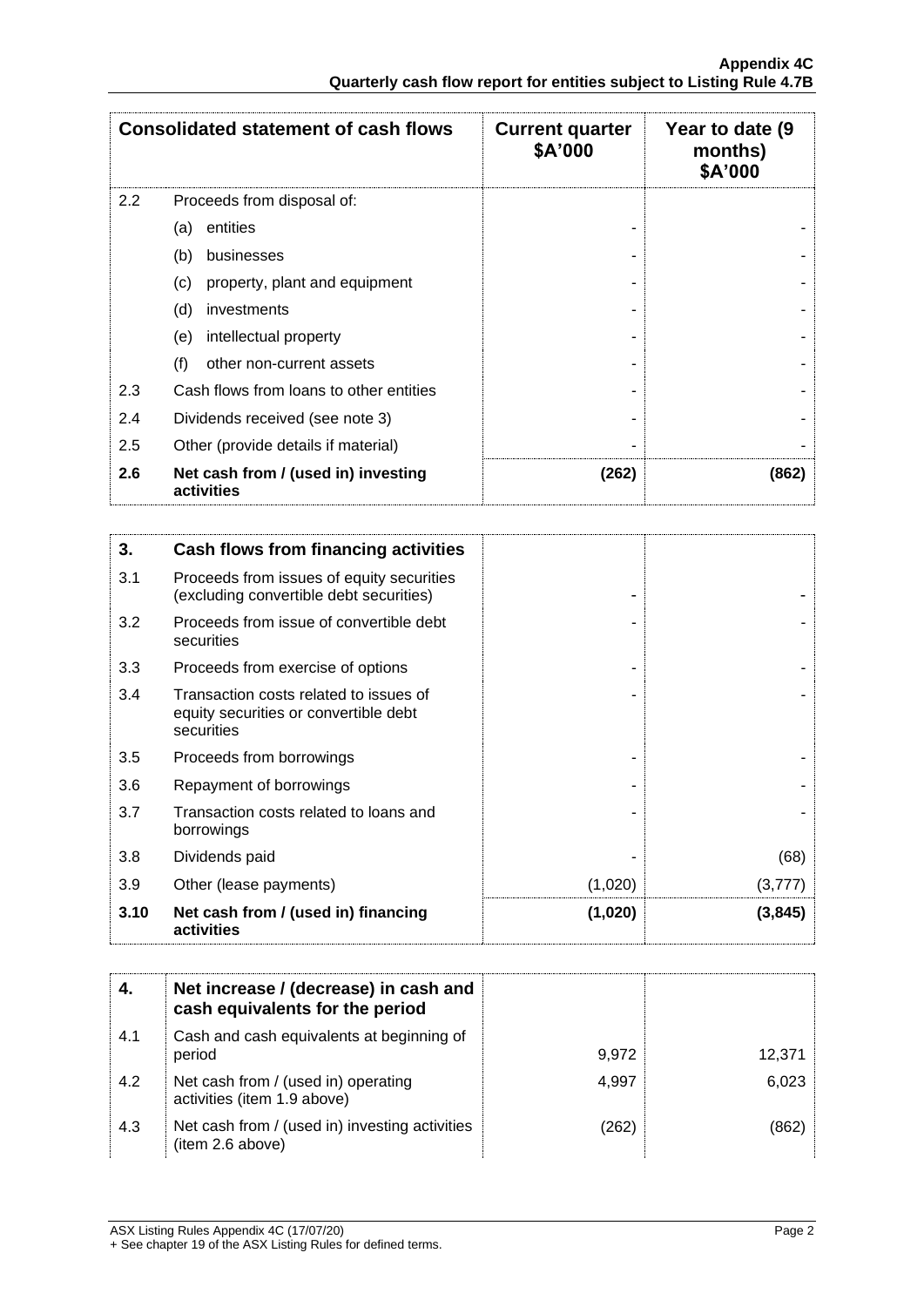| <b>Consolidated statement of cash flows</b> |                                                                    | <b>Current quarter</b><br>\$A'000 | Year to date (9)<br>months)<br>\$A'000 |
|---------------------------------------------|--------------------------------------------------------------------|-----------------------------------|----------------------------------------|
| 4.4                                         | Net cash from / (used in) financing activities<br>item 3.10 above) | (1,020)                           | (3.845)                                |
| 4.5                                         | Effect of movement in exchange rates on<br>cash held               |                                   |                                        |
| 4.6                                         | Cash and cash equivalents at end of<br>period                      | 13.687                            | 13,687                                 |

| 5.  | Reconciliation of cash and cash<br>equivalents<br>at the end of the quarter (as shown in the<br>consolidated statement of cash flows) to the<br>related items in the accounts | <b>Current quarter</b><br>\$A'000 | <b>Previous quarter</b><br>\$A'000 |
|-----|-------------------------------------------------------------------------------------------------------------------------------------------------------------------------------|-----------------------------------|------------------------------------|
| 5.1 | <b>Bank balances</b>                                                                                                                                                          | 13,687                            | 9.972                              |
| 5.2 | Call deposits                                                                                                                                                                 |                                   |                                    |
| 5.3 | <b>Bank overdrafts</b>                                                                                                                                                        |                                   |                                    |
| 5.4 | Other (provide details)                                                                                                                                                       |                                   |                                    |
| 5.5 | Cash and cash equivalents at end of<br>quarter (should equal item 4.6 above)                                                                                                  | 13,687                            | 9,972                              |

| 6.          | Payments to related parties of the entity and their<br>associates                                                                                           | <b>Current quarter</b><br><b>\$A'000</b> |
|-------------|-------------------------------------------------------------------------------------------------------------------------------------------------------------|------------------------------------------|
| 6.1         | Aggregate amount of payments to related parties and their<br>associates included in item 1 *                                                                | 259                                      |
| 6.2         | Aggregate amount of payments to related parties and their<br>associates included in item 2                                                                  |                                          |
|             | Note: if any amounts are shown in items 6.1 or 6.2, your quarterly activity report must include a description of, and an<br>explanation for, such payments. |                                          |
| applicable. | Remuneration paid to non-executive and executive directors including superannuation where                                                                   |                                          |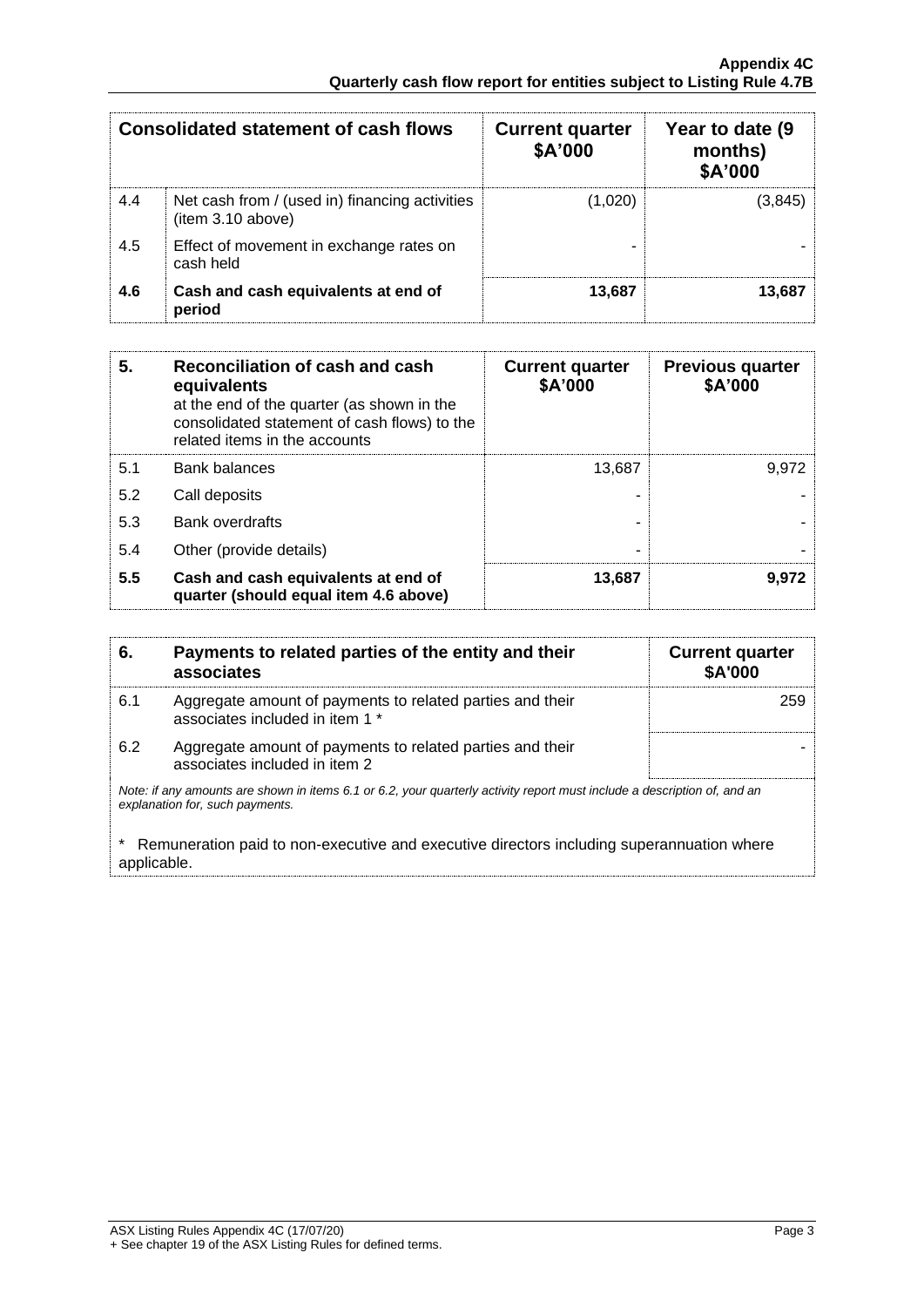| 7.  | <b>Financing facilities</b><br>Note: the term "facility' includes all forms of financing<br>arrangements available to the entity.<br>Add notes as necessary for an understanding of the<br>sources of finance available to the entity.                                                                                                               | <b>Total facility</b><br>amount at quarter<br>end<br>\$A'000 | Amount drawn at<br>quarter end<br>\$A'000 |
|-----|------------------------------------------------------------------------------------------------------------------------------------------------------------------------------------------------------------------------------------------------------------------------------------------------------------------------------------------------------|--------------------------------------------------------------|-------------------------------------------|
| 7.1 | Loan facilities                                                                                                                                                                                                                                                                                                                                      |                                                              |                                           |
| 7.2 | Credit standby arrangements                                                                                                                                                                                                                                                                                                                          | 4,800                                                        | 4,221                                     |
| 7.3 | Other (please specify)                                                                                                                                                                                                                                                                                                                               | 250                                                          |                                           |
| 7.4 | <b>Total financing facilities</b>                                                                                                                                                                                                                                                                                                                    | 5,050                                                        | 4,221                                     |
| 7.5 | Unused financing facilities available at quarter end                                                                                                                                                                                                                                                                                                 |                                                              | 829                                       |
| 7.6 | Include in the box below a description of each facility above, including the lender, interest<br>rate, maturity date and whether it is secured or unsecured. If any additional financing<br>facilities have been entered into or are proposed to be entered into after quarter end,<br>include a note providing details of those facilities as well. |                                                              |                                           |
|     | Lender - ANZ, secured, reviewed annually.<br>Credit standby arrangements (line fee 2% and usage fee 1.75%).<br>Other –overdraft facility - \$100k (line fee 2.75%, variable interest rate) and commercial card<br>facility \$150k.                                                                                                                   |                                                              |                                           |

| 8.  | Estimated cash available for future operating activities                                                                                                                                                       | \$A'000 |
|-----|----------------------------------------------------------------------------------------------------------------------------------------------------------------------------------------------------------------|---------|
| 8.1 | Net cash from / (used in) operating activities (item 1.9)                                                                                                                                                      | 4,997   |
| 8.2 | Cash and cash equivalents at quarter end (item 4.6)                                                                                                                                                            | 13,687  |
| 8.3 | Unused finance facilities available at quarter end (item 7.5)                                                                                                                                                  | 829     |
| 8.4 | Total available funding (item $8.2 +$ item $8.3$ )                                                                                                                                                             | 14.516  |
| 8.5 | Estimated quarters of funding available (item 8.4 divided by<br>item $8.1$ )                                                                                                                                   | N/A     |
|     | Note: if the entity has reported positive net operating cash flows in item 1.9, answer item 8.5 as "N/A". Otherwise, a<br>figure for the estimated guarters of funding available must be included in item 8.5. |         |

8.6 If item 8.5 is less than 2 quarters, please provide answers to the following questions:

8.6.1 Does the entity expect that it will continue to have the current level of net operating cash flows for the time being and, if not, why not?

Answer: N/A

8.6.2 Has the entity taken any steps, or does it propose to take any steps, to raise further cash to fund its operations and, if so, what are those steps and how likely does it believe that they will be successful?

Answer: N/A

8.6.3 Does the entity expect to be able to continue its operations and to meet its business objectives and, if so, on what basis?

Answer: N/A

*Note: where item 8.5 is less than 2 quarters, all of questions 8.6.1, 8.6.2 and 8.6.3 above must be answered.*